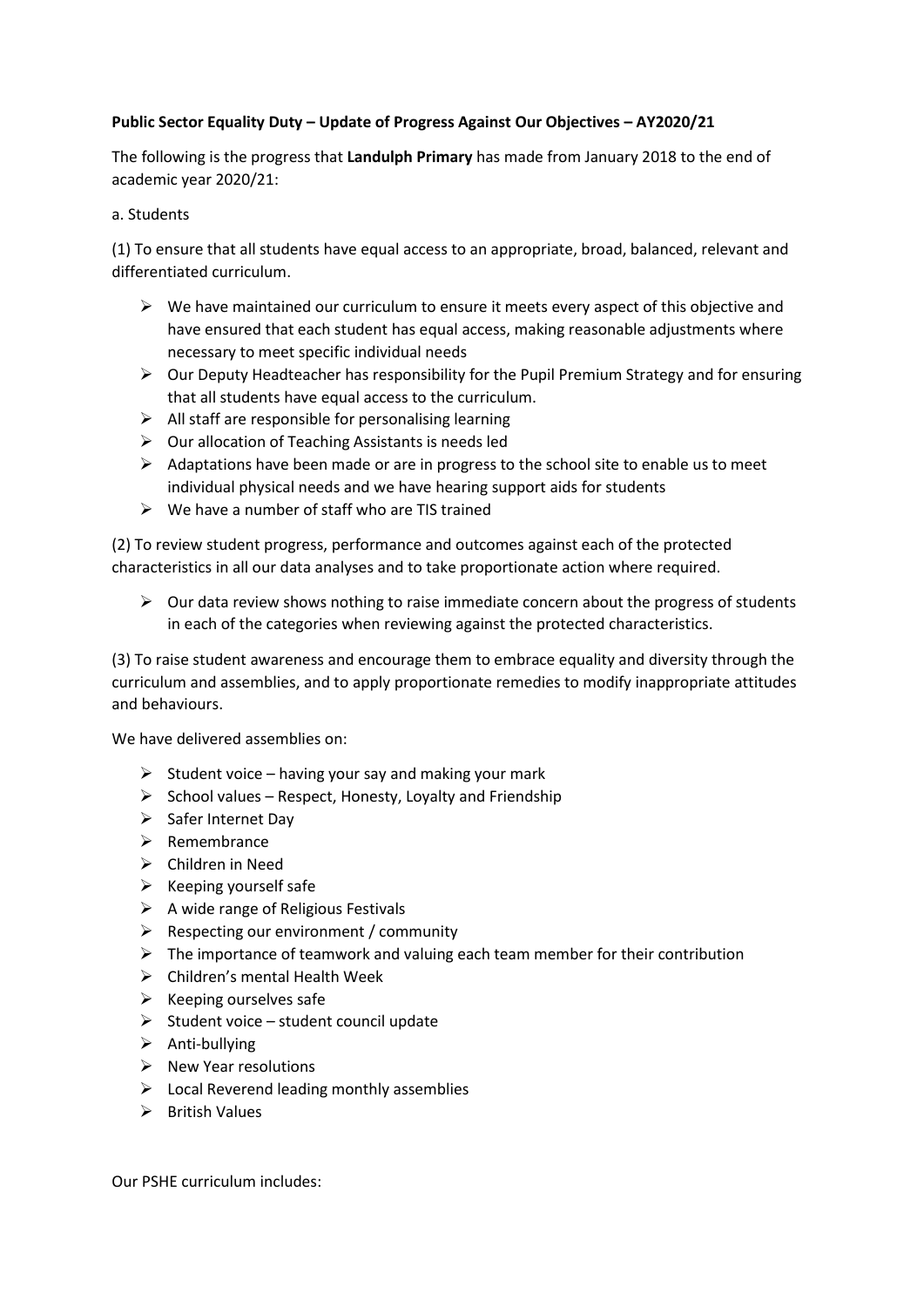- $\triangleright$  KS1 Keeping Safe, Keeping Healthy, Relationships, Being Responsible, Feelings and Emotions, Computer Safety, Money Matters and Hazard Watch
- ➢ KS2 Keeping Safe, Keeping Healthy, Relationships, Being Responsible, Feelings and Emotions, Computer Safety, Hazard Watch, Growing & Changing, the Working World and a World Without Judgement
- ➢ Promoting British values

As a school we offer a Total Communication Environment and Makaton is a key feature of our school

The following number of cases of prejudice-based bullying, intimidation, discrimination, victimisation or harassment involving students were reported and investigated:

 $2019/20$  = no cases

 $2020/21$  = no cases

# b. Staff

(1) To raise awareness of our equality duty through staff training in order to embed effective practice in all of our activities so as to eliminate discrimination, harassment, victimisation and any other conduct that is prohibited by or under the Equality Act 2010 and to advance equality of opportunity/foster good relations between persons who share a relevant protected characteristic and persons who do not share it.

- $\triangleright$  We have tested and revised our job application form and supporting paperwork
- $\triangleright$  We have developed and published SMART's recruitment policy
- ➢ We have had training from external and internal professionals (including TIS)

(2) To encourage and demonstrate appropriate behaviours and take proportionate and consistent action to modify inappropriate attitudes and behaviours.

- ➢ The following number of cases of prejudice-based bullying, intimidation, discrimination, victimisation or harassment involving staff were reported and investigated:
- $\geq$  2019/20 = no cases
- $\geq 2020/21$  = no cases

## c. Leadership

(1) To ensure that Directors, Local Governors, Headteachers, SLT and SMART leaders at all levels apply the letter and promote the spirit of the equality duty with transparency across their areas of responsibility when undertaking their duties.

(2) To plan for and allocate appropriate and proportionate resources to deliver the equality duty, including for the provision of training and to enable reasonable adjustments, including the supply of auxiliary aids and services.

- $\triangleright$  Richard Newton-Chance Trust Board Equality Champion
- ➢ The SMART Trust Board was briefed on the Public Sector Equality Duty by Steve Green in Jan 18
- $\triangleright$  Sally Worth SEN Governor (LGC)